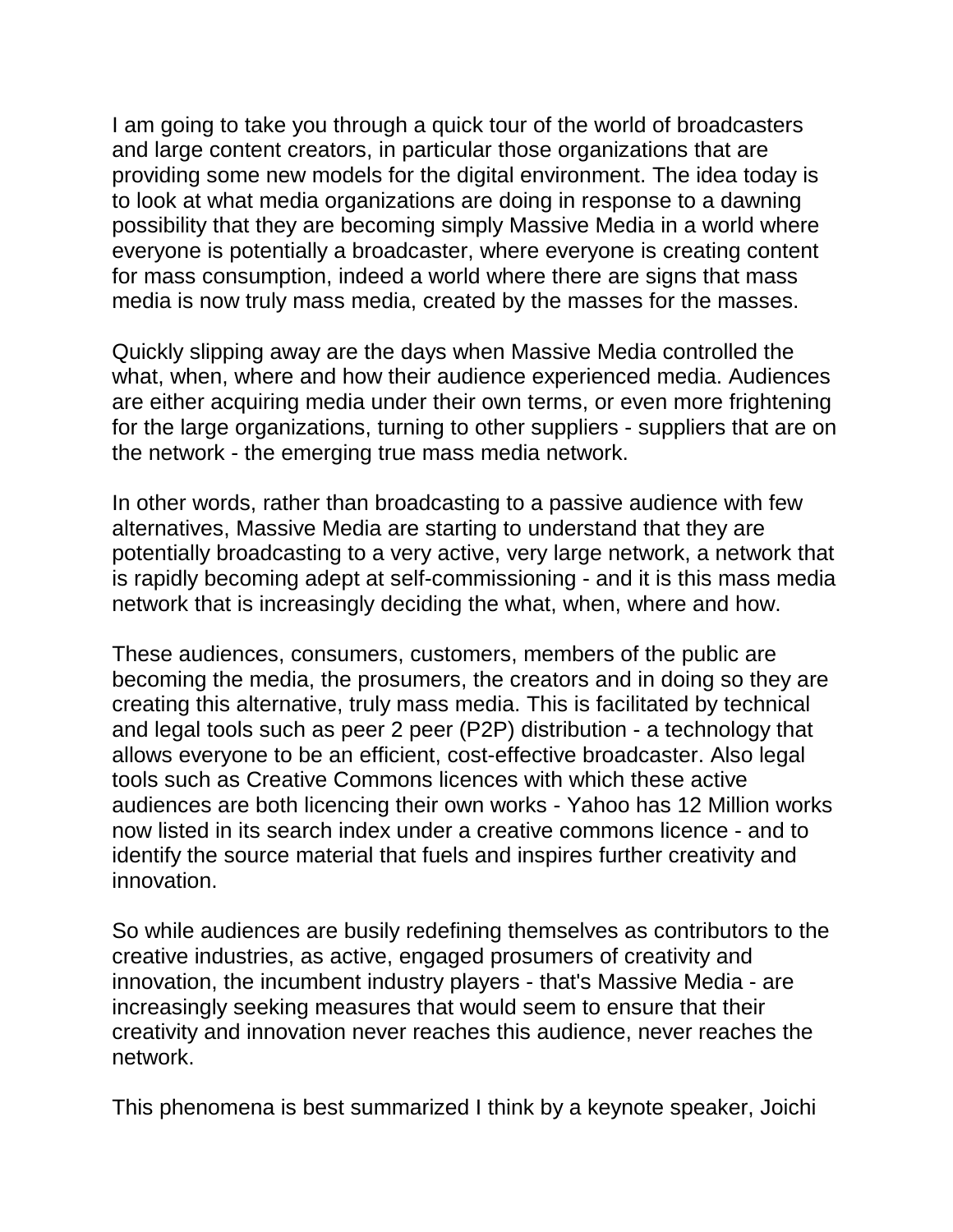Ito, speaking to an audience of international TV executives at the television market place event MipTV last year. As he spoke to them about how their audiences behaviours are shifting and how this compares with the industry response he quietly announced - "You will succeed - you will convince your audiences that they are not to consume your content"

Of course, not all Massive Media is comfortable with a future that sees them reliant on audiences making an appointment to view or listen and only view and listen. Some Massive Media are recognizing that this provides an extraordinary opportunity to have a relationship with audiences that sees them more as partners in creativity and innovation, as the supplier rather than simply the consumer.

Some Massive Media have the luxury of long histories and experience of change in their industry. None more so than the BBC - originally a Radio company it was very wary of television's impact on radio audiences however it took the leap only to discover that both had a place in people's lives. Similarly, the BBC has already experienced the power of enabling audiences innovative and creative output.

In 1982, the BBC, in conjunction with Acorn, released a personal computer onto the market. It was designed to a very high specification and represented the cutting edge of personal computers.

Around 1 Million BBC Micros - as they were known - were sold before the BBC withdrew from the market unclear as to the success or failure of the undertaking.

In retrospect however, we now recognize that far from a failure, the BBC Micro was actually part of the toolkit with which our audiences took their first creative steps into the digital age.

The BBC facilitated this creativity by ensuring that the Micro was Open open at every level. Users could and were encouraged to hack the hardware, hack the software, create their own applications, create their own solutions, create their own uses, and some of them chose to create their own games. This was an important part of the success story that is now the British Games industry, exceeded in net worth only by Japan and the US.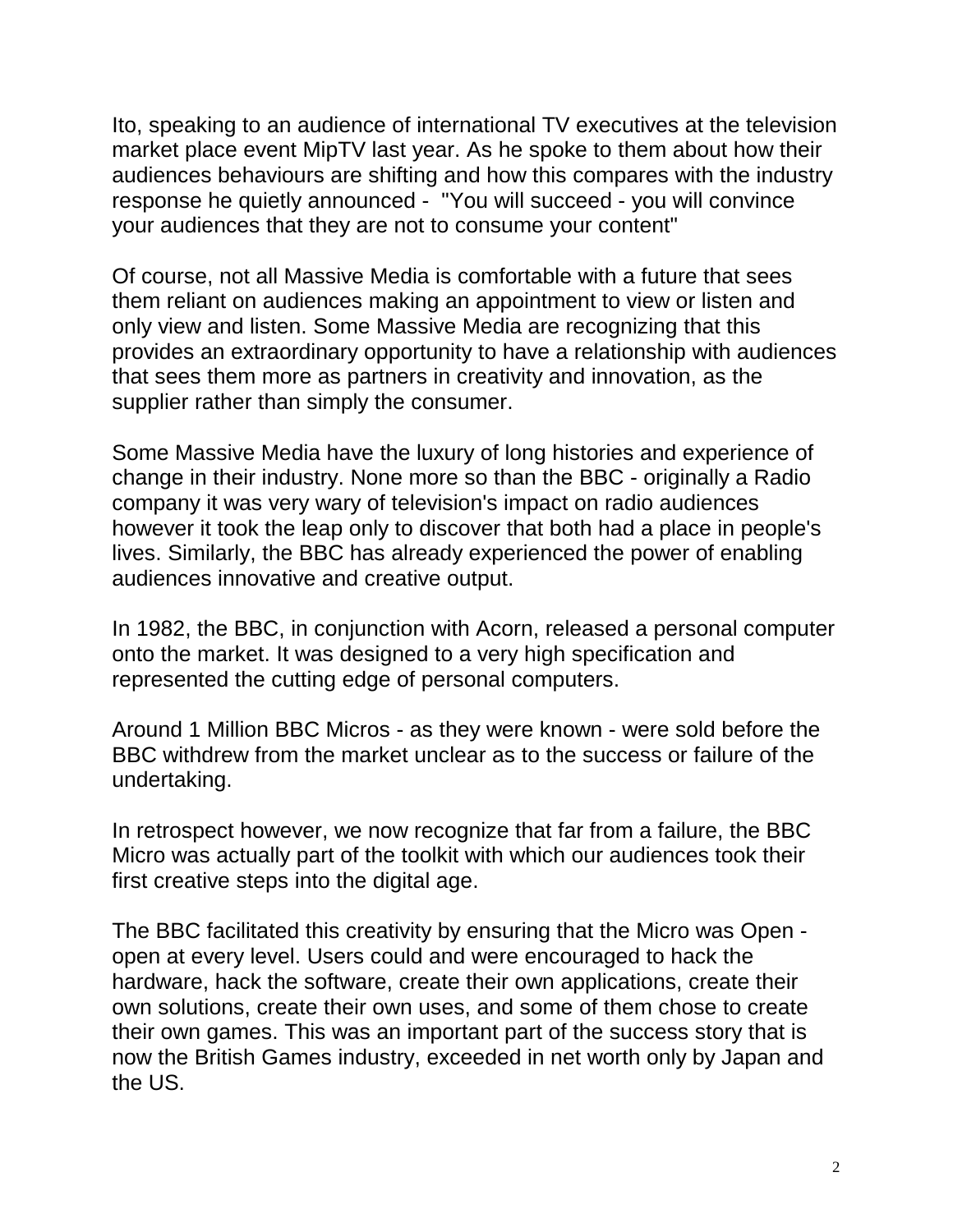20 years later and the BBC realizes that yet another medium has arrived, facilitated in part by the success of the early micro computers, this medium is the network. And the BBC faces a challenge akin to the shift to television - how does it stay relevant to its audiences in this digital, networked world where the medium is the audience and the audience is the medium. Fortunately the BBC has something that will help it take its first steps into a creative partnership with its audiences, with this medium, something that will ensure it a place on the network,

it has -

600,000 hours of archival video or 68 years of continuous viewing

it also has more than .5 million audio recordings.

and the BBC has committed to a global audience that it was going to release this extraordinary cultural heritage through a project called the Creative Archive.

The Creative Archive is a public service initiative to digitize and distribute primarily audio and video material in such a way that it allows audiences to download, watch, listen and critically, RE-USE, RE-MIX the content in their own creative endeavours...and share the results - with the network, the new mass media network.

In other words, we want our audiences to <click> rip, mix and share their BBC. We want the BBC to be part of our audiences creative process, we want the cultural heritage, the history of ideas and expression that is the BBC archive to become part of the foundation on which our audiences can build - and in doing so we think we will provide the fuel for a rich, diverse truly creative mass media.

Since announcing this, the BBC has been joined by Channel 4, the Open University and the British Film Institute to form the Creative Archive Licence Group - Channel 4 are already providing materials under a Creative Commons licence and will release more under the Creative Archive Licence and the British Film Institute released their first samples of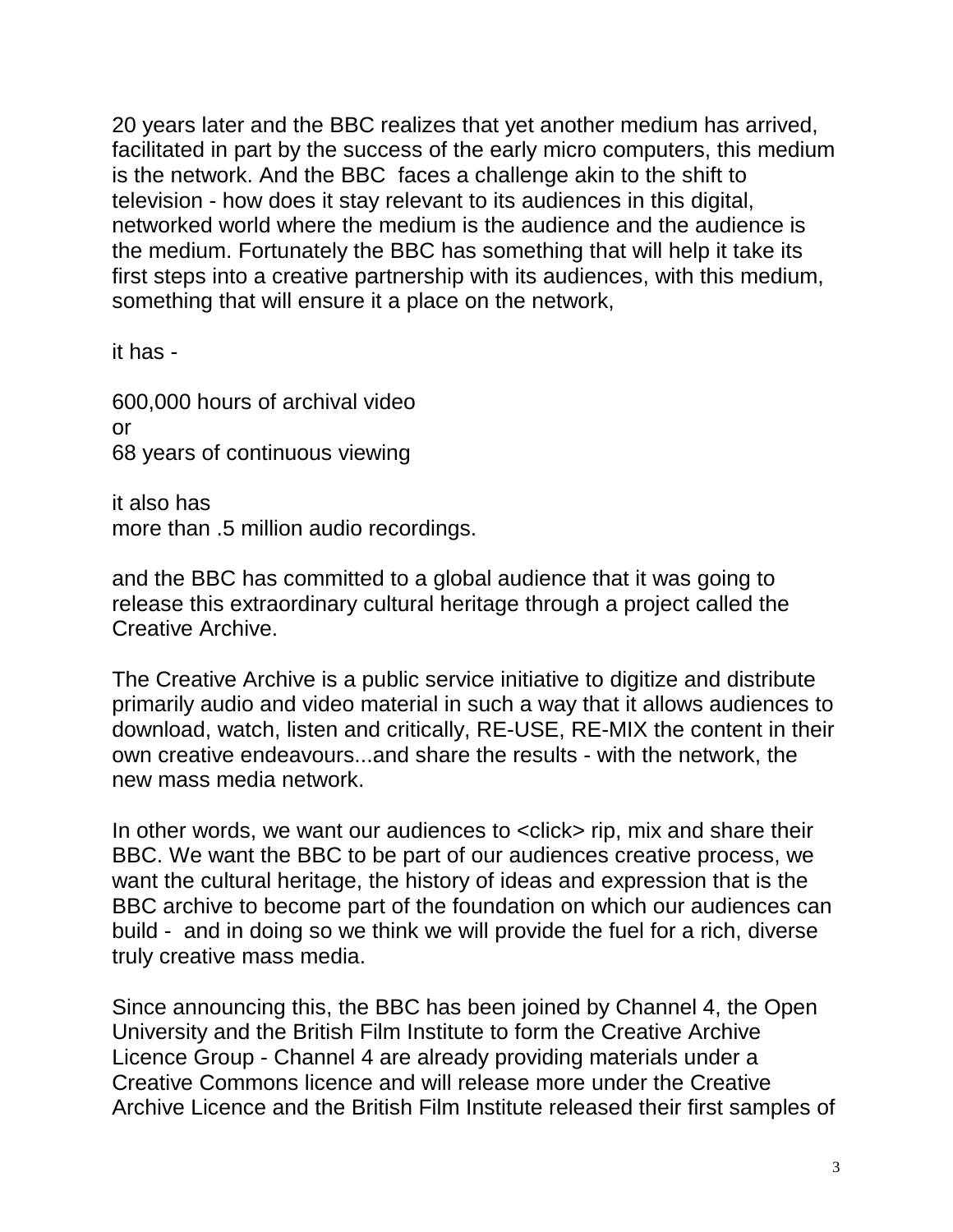material two weeks ago under the Creative Archive Licence.

How are we going to do this...

It isn't going to be something that happens overnight - this is going to be a long journey for both the BBC, our audiences and our contributors - and it is a journey that is largely uncharted.

Fortunately however we do have some clues as to how we might navigate some of the trickier parts.

## SLIDE 11 - Distribution

When we first started thinking about the Creative Archive the most pressing concern was whether we could afford to distribute digital audio and video. As a broadcaster distributing online we were distressed to discover that the more popular we were, the more expensive our bandwidth bills became...if we were to put the archive online we could only do so in the hope that it was really really unpopular!

Fortunately, P2P distribution technologies emerged and suddenly we realized that our audiences could be both our creative partners, and our distribution partners.

## SLIDE 12

Another challenge was how we were going to let people know what they could and couldn't do with material in the Creative Archive. We needed a communications and a legal framework that signaled to our audiences that many of the rights traditionally associated with copyright are waived.

Fortunately, we had some great models that we could look to. The Free and Open software community have been successfully using alternate licencing agreements to foster creativity amongst software developers for the last 20 years - this has led to the creation of an extraordinary body of software including Linux - now a major player in the software market place.

More recently organizations such as creativecommons.org have ported these alternative licencing frameworks to the world of content it is these that have provided the communications and legal framework we need.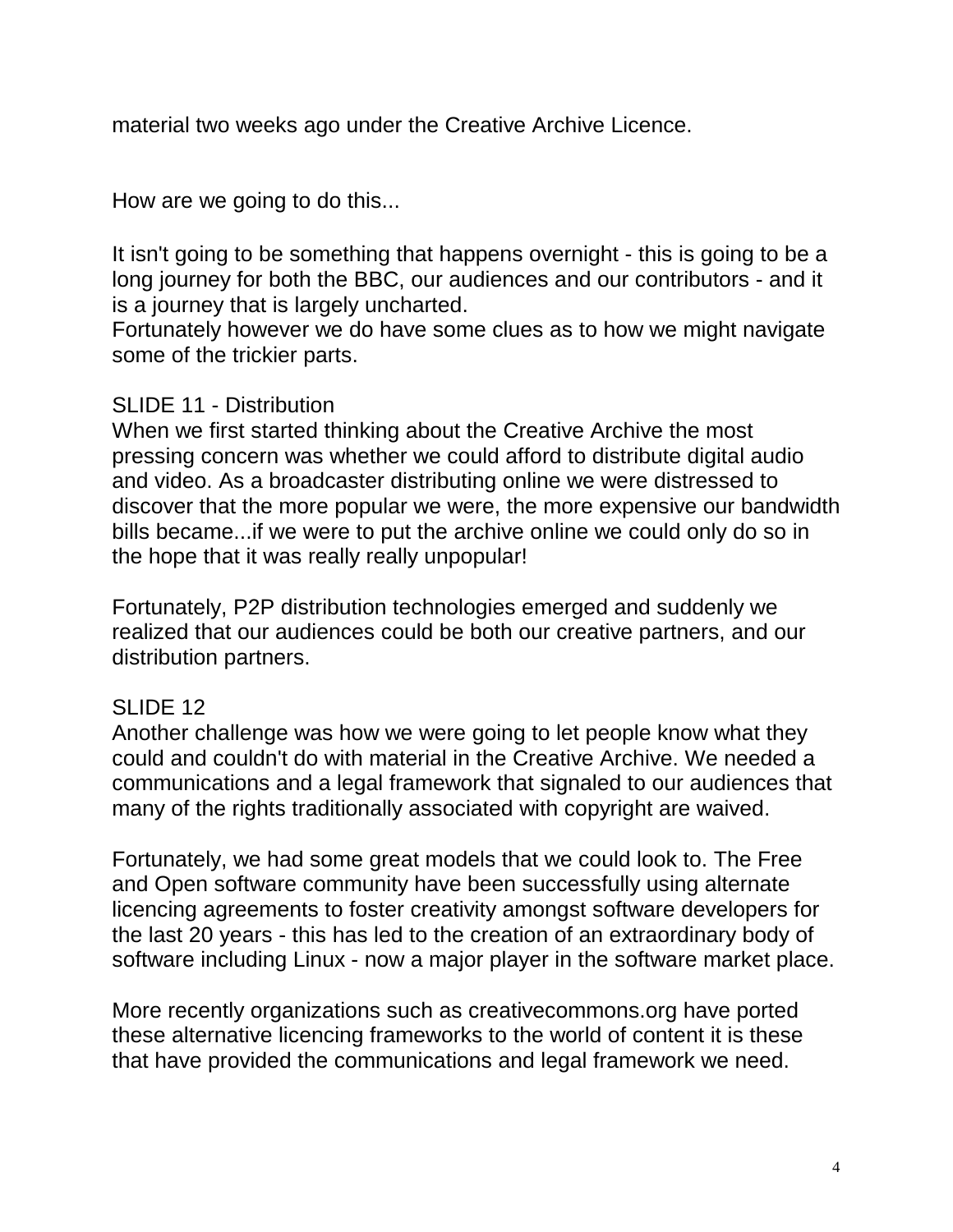Indeed the licence launched by the Creative Archive Licence group two weeks ago is heavily indebted to creative commons and was developed in conjunction with them and their efforts to create a UK based creative commons licence. We have done this in order to ensure that eventually the Creative archive licence and the Creative commons licence interoperate. A key consideration if we want to truly participate in our audiences creativity.

For those of you not familiar with either free software licencing or the licences of creative commons - then let Justin Cone tell you all about it.

<video>Building on the Past.

The great thing about Jason's work is that it uses materials available in another online archive released under similar terms to Creative Archive this is the Prelinger collection - housed on archive.org

Rick Prelinger is an interesting side story in the world of re-use. Rick has built up an impressive collection of ephemeral film - mostly stuff made by government bodies, industry bodies and a few commercials, mainly from the 50s and 60s. Rick makes his living from this collection. A couple of years ago, Rick was convinced to put a selection of his collection online, for free. Rick's business grew, indeed so successful that he plans on putting nearly his entire collection online under the same terms.

Back to the licence.

As I mentioned, the creative archive licence will look a lot like a Creative Commons licence.

It will require attribution. In other words, you need to let people know who contributed to your creation, including yourself of course.

It will only allow use of creative archive material for Non-commercial purposes.

it will require if you create something new using creative archive material you do so under that same terms that you acquired it. In other words, the licence stays the same.

Uniquely to the Creative Archive licence, you are only licenced to use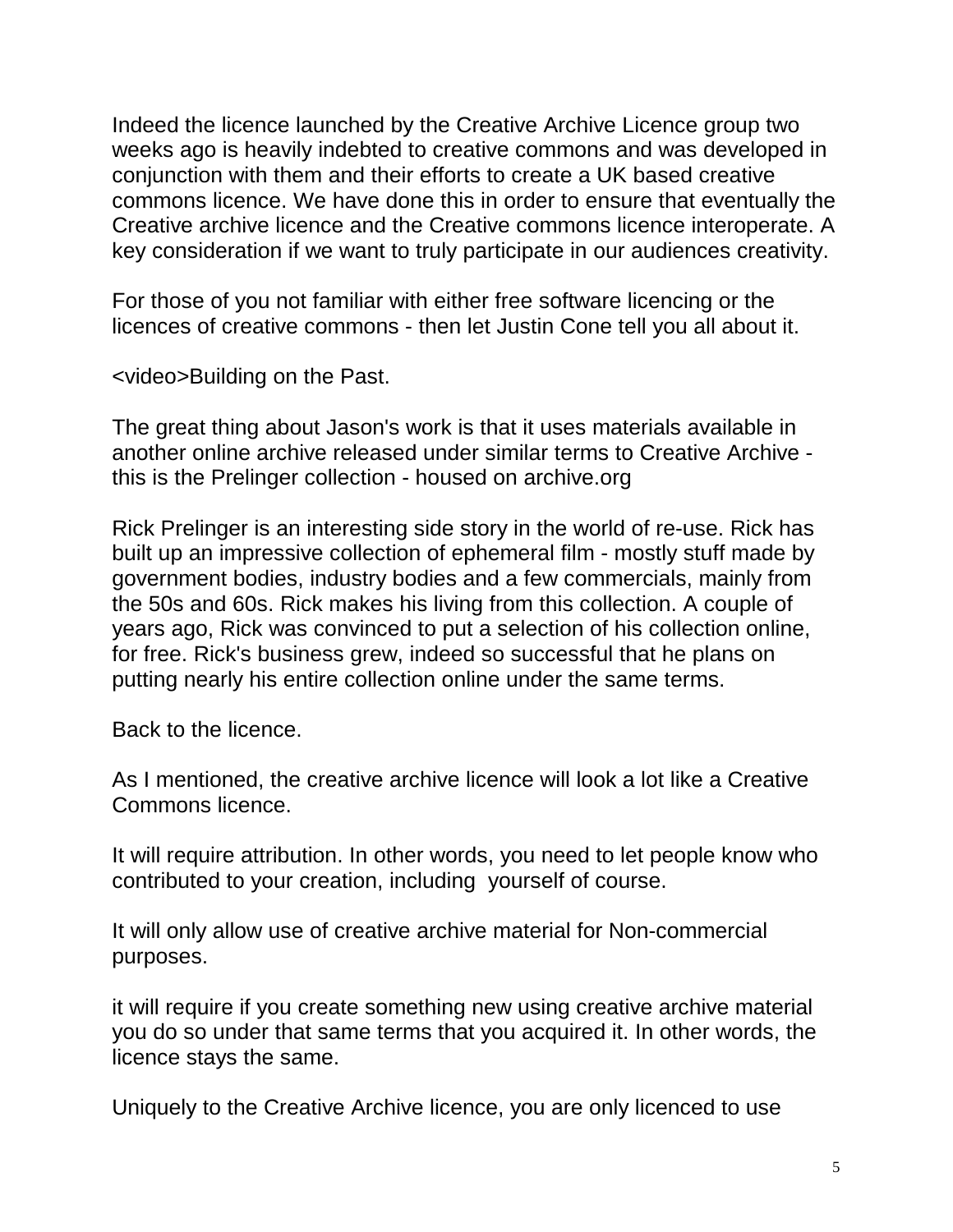Creative Archive material within the UK.

And finally, the licence does not allow for use of material for endorsement purposes.

At one point we did consider whether in addition to telling our audiences what they could and couldn't do, we would try and technically enforce what they could and couldn't do through the use of Digital Rights Management.

However, it became very clear that DRM was not the answer for Creative Archive.

If we think about DRM technologies as being an envelope in which content is placed - you know one of those business envelopes with the clear plastic windows? Well DRM relies on making really strong envelopes that are difficult to open. You can only experience the content through the little plastic window.

So if you then think about what the Creative Archive is encouraging audiences to do - experiencing the content by watching or listening whenever you want, on any device you want AND incorporating the whole or parts of it in your own creative works - you come to realize that we are explicitly encouraging you to reach into the envelope and pull the contents out. Un-openable envelopes, like DRM prevents access, re-use.

There are of course many issues with the delivery of such an extraordinary body of creativity. I want to focus on one in closing this presentation.

It is well known that the BBC and indeed many institutional archives do not own all the rights in the materials they house on behalf of the public. This has meant that we at the BBC are spending enormous amounts of time ensuring that we speak with and clear permissions with rights holders in the archive material.

Speaking from personal experience in leading the Creative Archive project for the last two years I can say that one thing has become abundantly clear. We treat all content as if it is the hit, the ratings blinder, a stand out creative moment that brings enormous rewards for the rights holders. Sadly of course this is not even close to the reality. But in establishing